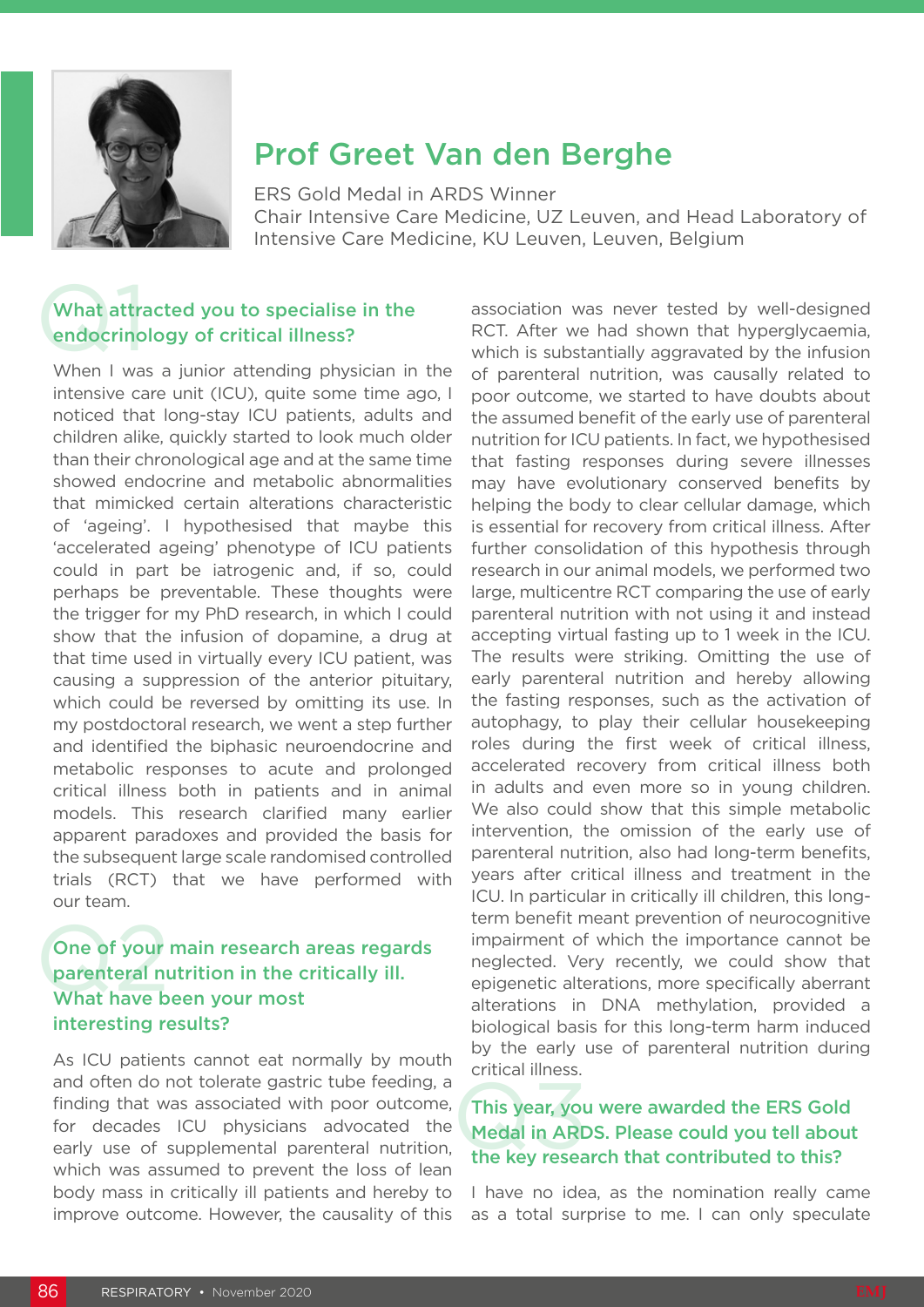

on what exactly contributed to being awarded this prestigious Gold Medal. Perhaps because my translational research - from the bed to the bench and back - spans from basic research on pathophysiology and on the discovery of novel preventive and therapeutic targets all the way to clinical research with large RCT with patientcentred hard clinical endpoints, including longterm physical and neurocognitive outcomes.

Over the years that you have been practising in intensive care, how have you seen the field change in terms of advancements to the technology or approaches used? Over the years that you have been<br>practising in intensive care, how<br>have you seen the field change

Intensive care medicine is a rather young discipline which took a start in the 1950s with the polio epidemic and the introduction of mechanical ventilation. Since then, there has been a truly revolutionising phase

with new technologies being developed and introduced in the clinic, which allowed to prevent death from previously lethal conditions. Those early years were characterised by progressively introducing more and more treatments that were assumed to improve outcome, or if not were probably harmless, although solid evidence from good quality research was often lacking. The recent years have been characterised by a shift towards critically questioning and investigating a lot of what we were used to do in the ICU and the main lesson, in my view, is that also in intensive care medicine, "less may be more". The assumption "if not beneficial, likely harmless" has proven wrong more often than occasionally. I am a strong advocate of further prioritising excellence in basic and clinical research in intensive care, and of not rushing into conclusions based on results from too small or poorly designed studies, in order to improve patient outcomes. No less so in the context of the COVID-19 pandemic.

#### In your opinion<br>a particularly<br>intensive card In your opinion, what do you believe to be a particularly promising area in the field of intensive care medicine?

I can only answer this question from my own focus and research interests, which inevitably is

> biased, I am afraid. Currently, my group is focussing on three large areas. First, we are performing exciting research on how metabolic interventions, such as blood glucose control or feeding strategies, affect the epigenome as a potential mediator of ICUacquired weakness and its long-term legacy. Second, the team is investigating whether the evolutionary conserved catabolic pathways, such as lipolysis and ketogenesis, can be exploited in the

search for prevention of brain dysfunction and of ICU-acquired weakness in critically ill patients. In that context, the team is also exploring the role of fasting-mimicking diets in the ICU. A third large programme is on further understanding the hypothalamic–pituitary–adrenal stress responses to acute and prolonged critical illness. The latter is also one of the main research questions that are being addressed by the team in relation to COVID-19-induced respiratory and multiple organ failure. I hope that all three programmes will reveal insights that will be important to pave the way towards improved outcome for critically ill adults and children. More generally in intensive care medicine, I think that the fascinating link between metabolism, coagulation, and immunology is one to further explore in detail.

*hope that all three programmes will reveal insights that will be important to pave the way towards improved outcome for critically ill adults and* 

*children."*